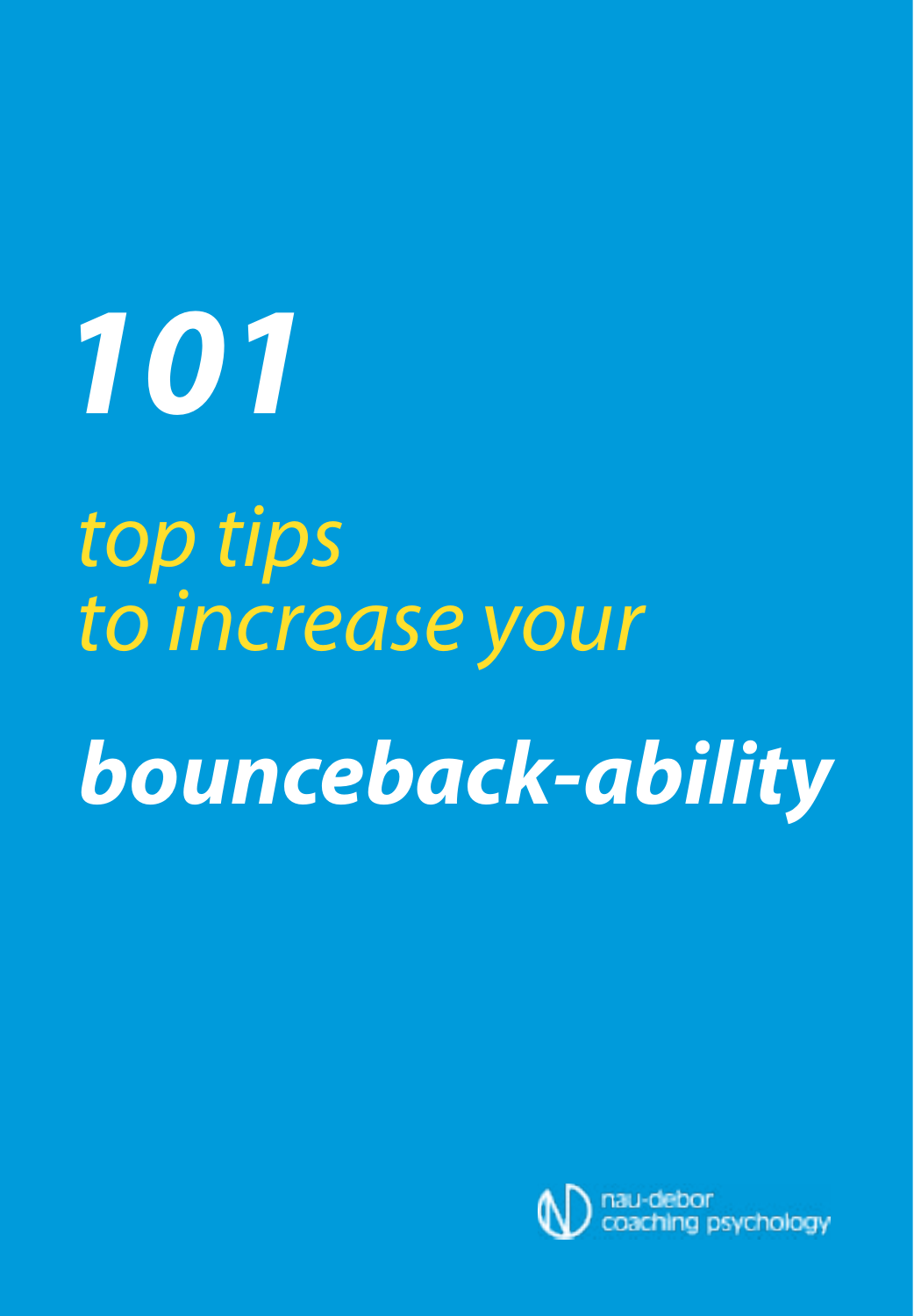## INTRODUCTION

## **Bounce-back-ability** *BBA*

to me means the ability to hang in there and keep going when things are tough; to be able to bounce back stronger because of having faced the challenge.

*BBA is ABout developing An Attitude thAt sees difficulties As A chAnce to leArn And grow whilst following whAt you love doing*

In this booklet you fnd different techniques that I found helpful over the years in my psychology practice as well as for myself. I will introduce you to six different 'factors' that will enhance your BBA.

But before you start reading, think about a situation at work or home where you are facing a challenge and you are not sure yet if and how you will get through this situation:

- What are you telling yourself about this situation?
- What kinds of beliefs are triggered?
- Do you have people in your life who support you, who you could ask for help?
- How are you handling the challenge?
- Do you expect a good outcome?
- How are you feeling during?
- What are the most dominant feelings?
- How are you dealing with your feelings? Are they helping or hindering you?
- Do think you are learning anything useful from this situation?
- What kind of help/support are you missing right now?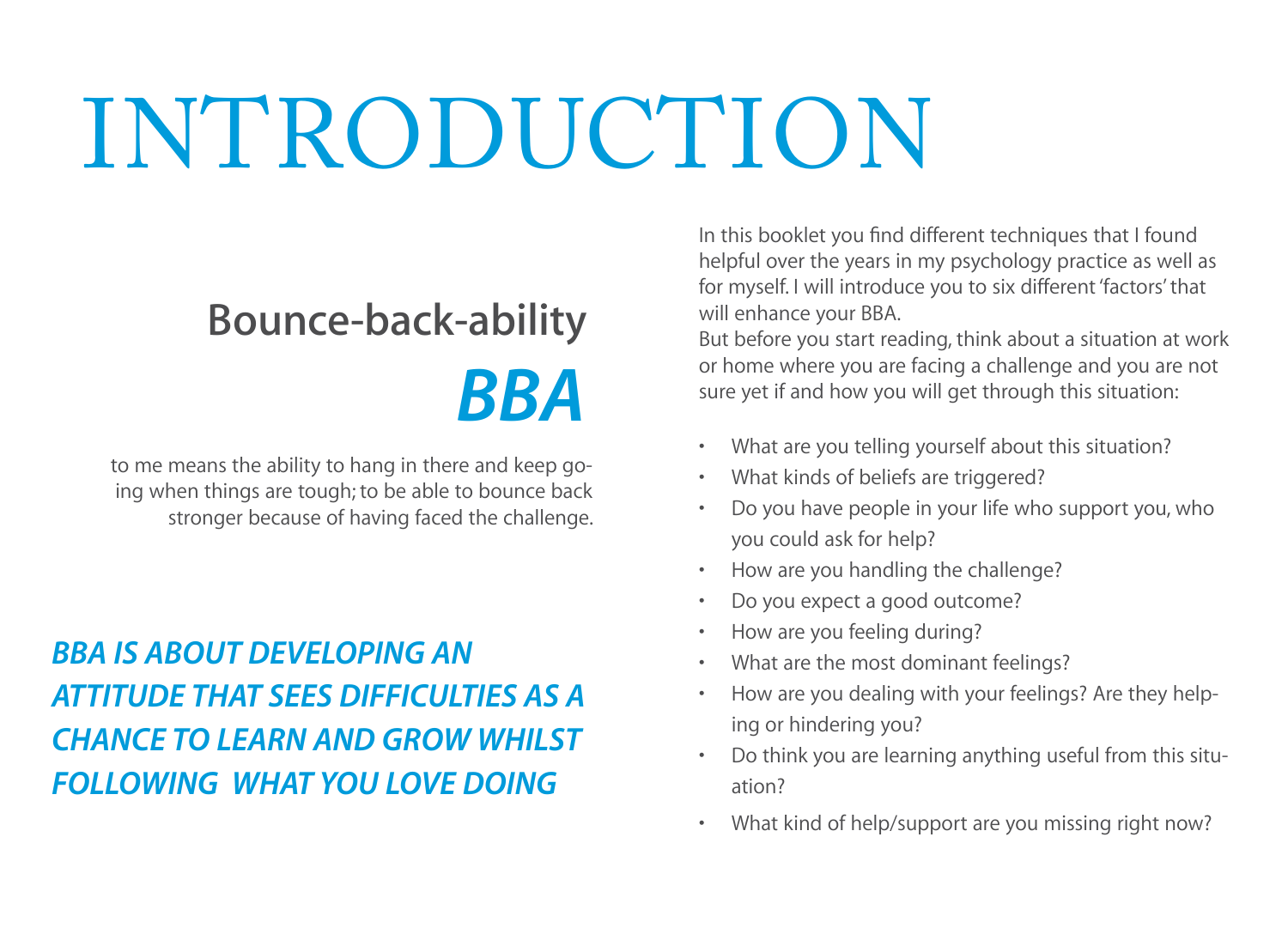'I keep on thinking that I cannot do this anymore. I seem to be lacking something. I suddenly see so many diffculties in my way. This is not what I signed up for.'.

### *BBA fActor 1*

- **1** Be self-aware: self-awareness is essential for being able to change.
- **2** Stay flexible in your **8** Deeply held beliefs need thinking and being.
- **3** Know your own beliefs.
- 4 Your beliefs create your life: They determine whether you see opportunities or obstacles.
- **5** Beliefs may feel like the truth but they really are only beliefs.
- **6** We create our deeply held beliefs as children and then spend our lives proving that they are true.

**7** You can change your beliefs: Create helpful ones.

MIND SET

- some work to change, work on them every day.
- **9** Know your deservingness threshold (i.e. how good can you stand it?) and learn to raise it.
- **10** Find a way to discover your limiting beliefs if you want to achieve more or change your life.
- **11** Optimism creates health, hope and well-being.
- **12** Optimism increases productivity.
- **13** Optimism can be learnt!
- **14** Examine your own thinking and start challenging unhelpful pessimism.

- **15** Choose an optimistic outlook every day.
- **16** It is important to be a realistic optimist and learn from mistakes and situations in order to continuously develop and succeed.
- **17** Develop an attitude that everything that happens in life is a chance to learn.
- **18** Ask yourself what this challenge is teaching you about your beliefs. Is a limiting belief operating?
- **19** Have fun coming up with new ideas how to get over (or under) a particular hurdle.
- **20** Do something that scares you a bit every day if you want to get closer to success.
- **21** Try to thrive and become more skilful from a place of self-acceptance.
- **22** Have or develop a good sense of humour.
- **23** Thriving for excellence is not the same as perfectionism.
- **24** Perfectionism paralyses.
- **25** You don't need to be perfect to be successful. You need to be open and willing to learn and change.
- **26** Perfectionism usually kills off creativity and flexibility.
- **27** Allow yourself to be good enough.
- **28**Remember 'nobody is perfect' also applies to you.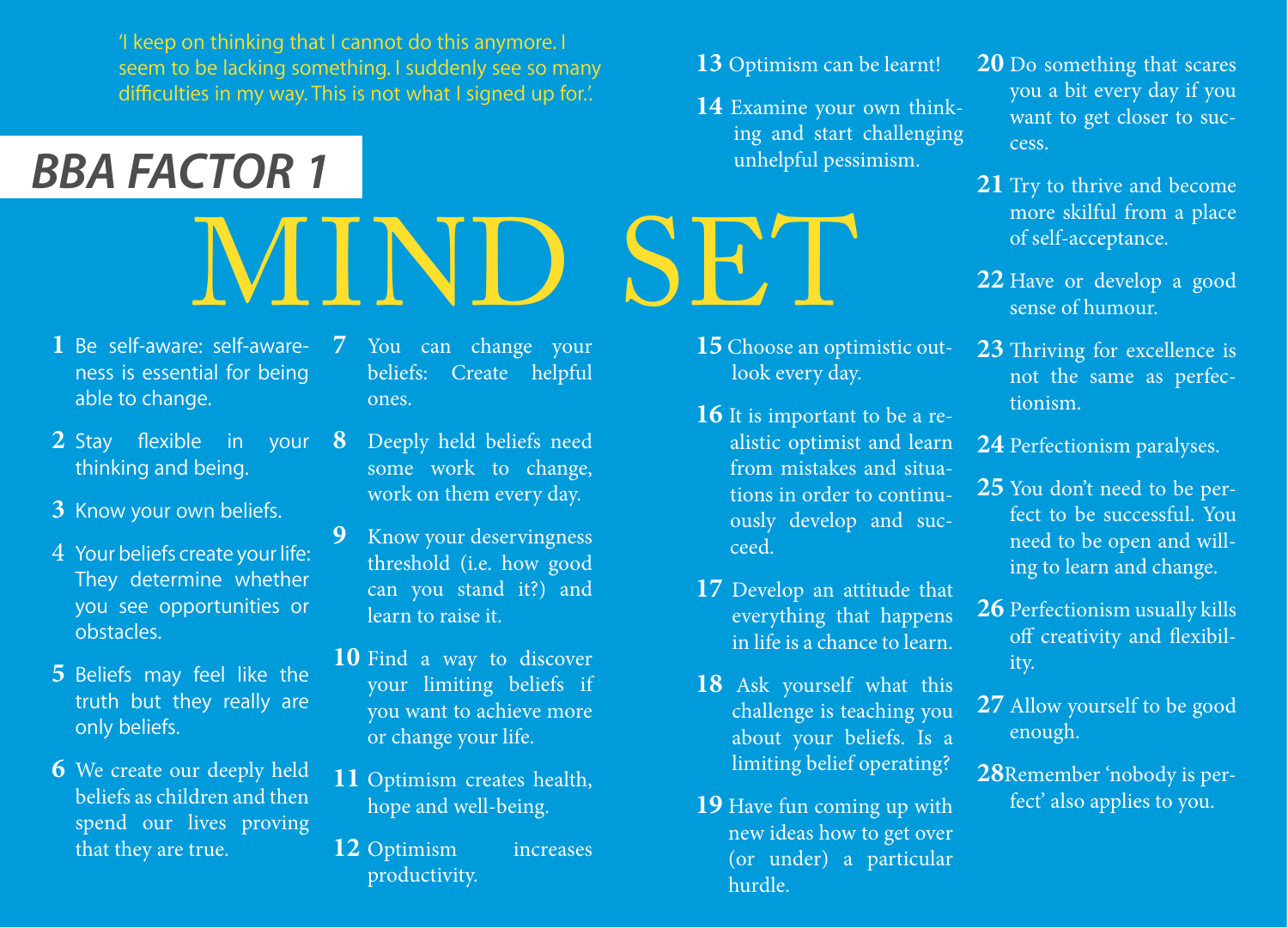The Motion of the Wales of the Wales of the Wales of the Wales of the Wales of the Wales of the Wales of the Wales of the Wales of the Wales of the Wales of the Wales and use this as a checklist to ascertain that your goal

''I don't remember why I am putting myself through this.'

29 Knowing what makes vour life meaningful is a great motivator, es pecially when you are facing diffculties.

#### **30** Know your values.

**31** Create a top 5 of your most important princi ples and use this as a checklist to ascertain that your goals are in line with your values.

**32** Ask yourself: What would make your life extraordinary?

**33** Ask yourself: What do you want to contrib ute to the world?

#### **34** What are you most passionate about?

- **35** What makes you curious?
- **36** Imagine looking back over your life what is it that you wished you had done? Dared to do more of?
	- **37** Spend time on creating your business plan that is inline with your values and beliefs.
- **38** A business plan is a living breathing thing that you need to work on continuously. You don't need to know everything when you start. Have fun with it. Be creative: use pictures, textures, whatever to create your mood board.
- **39** A useful business plan helps you to see where you could improve and reminds you of your overall goal. It keeps you focused on what you want to achieve with your business.
- **40** A vision for your life ensures that you set goals and take actions that help you fulfl your dreams. Be daring. You are never too old to do great things!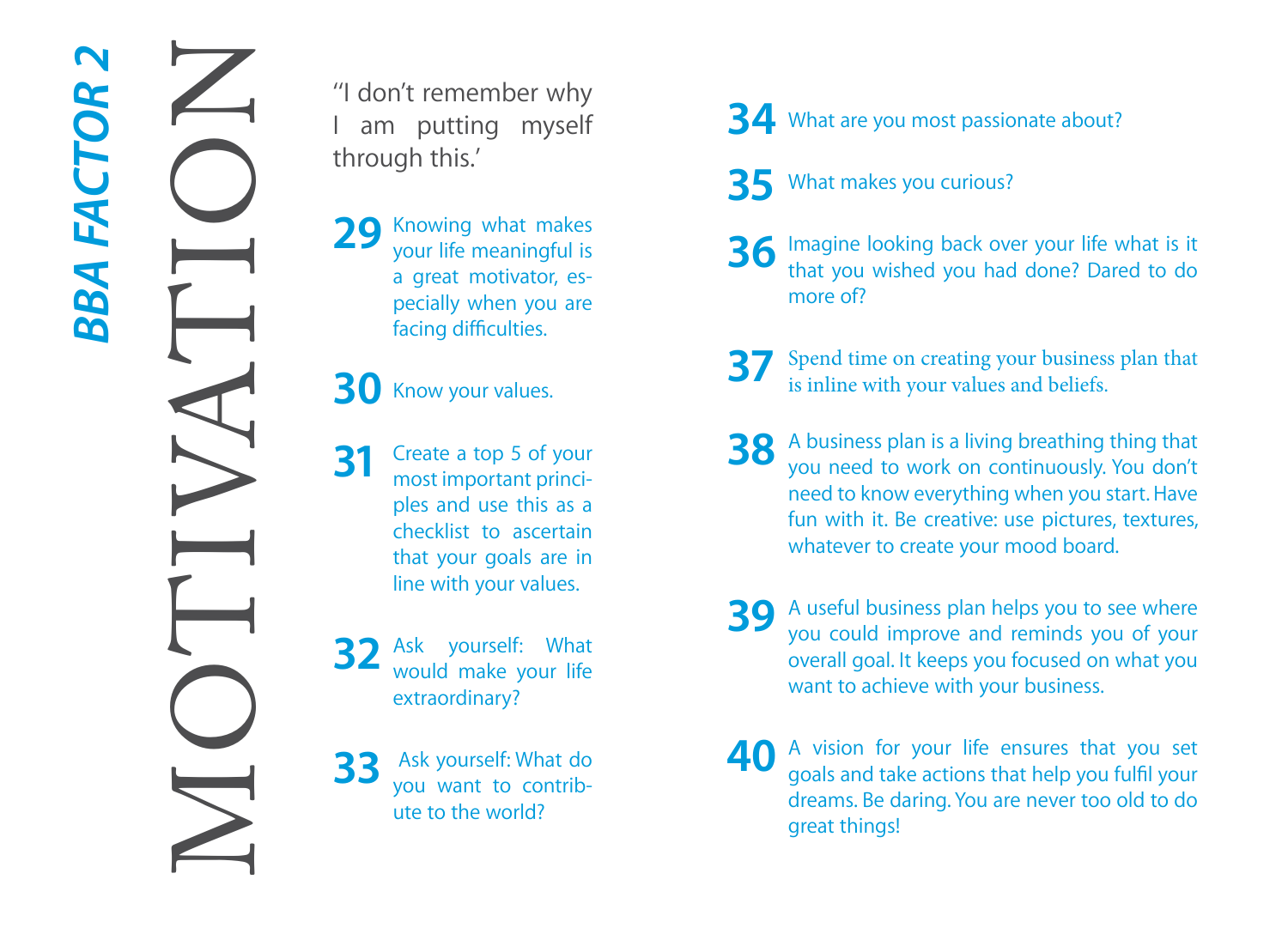Learn how to deal with your feelings positively.

**41**

Feelings are energy.

**42**

Know how your physical state (i.e. being hungry, tired etc.) can infuence your feelings negatively.

**47**

It helps to know where a feeling comes from: sometimes they are triggered by limiting beliefs that need changing.

**48**

Become very good at knowing your different feelings.

**43**

Value all of your feelings, even if you don't like them all.

**44**

**45** thinking about. **46** Use your feelings like a compass. They tell you something about the situation you are in or

A so-called negative feeling doesn't make you a bad person. It is about expressing it appropriately.

**50** You need to learn to sit with being scared if you want to get out of your comfort zone.

**51** If you want to achieve your goals become excellent at tolerating your fear and do something that moves you out of your comfort zone every day.

*BBA fActor 3*

'I feel overwhelmed and struggle with my feelings. I am stuck feeling angry/sad…'

# EMOTIONS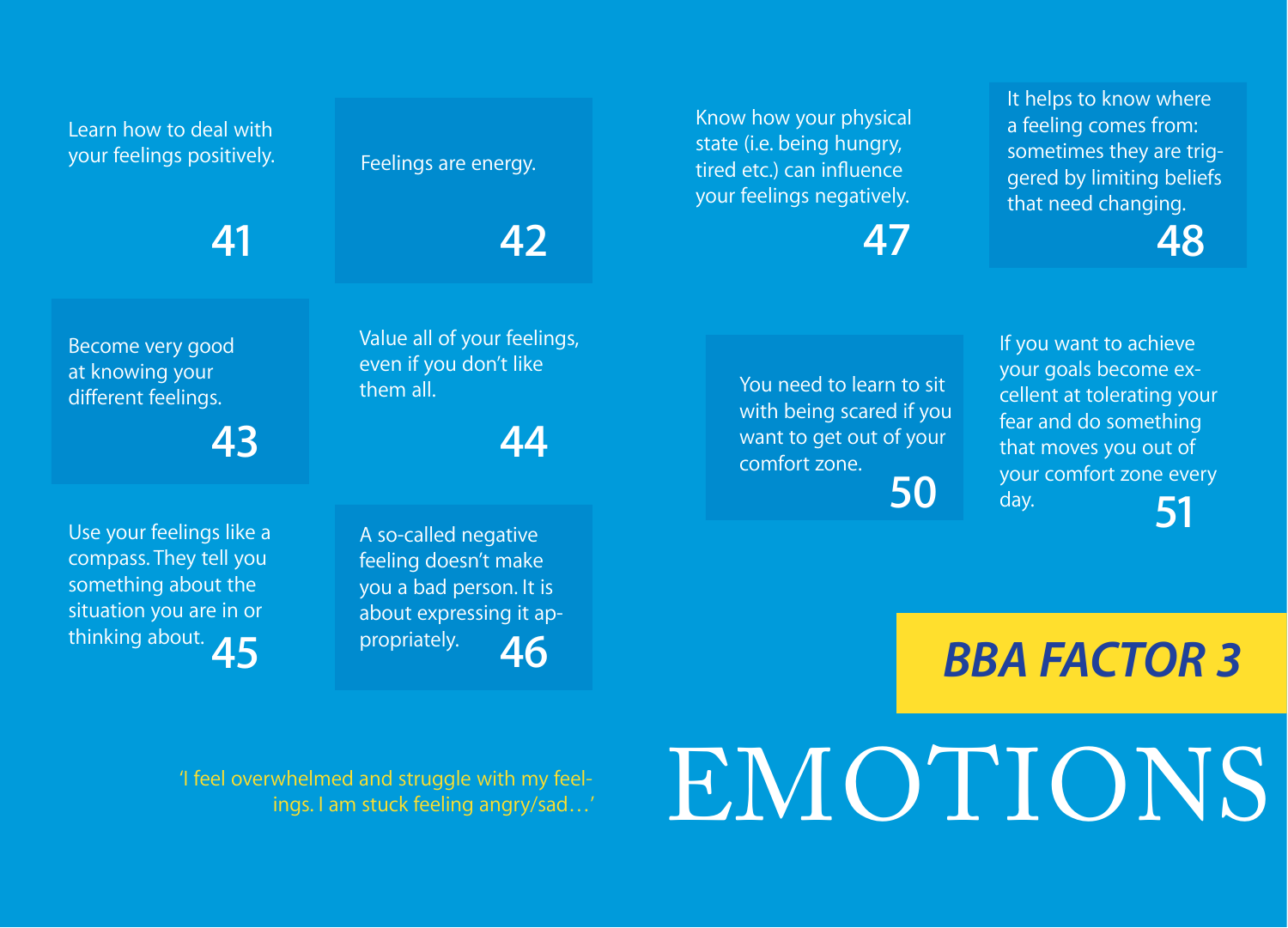'I don't have enough energy. I don't have time for my friends and family. I feel alone.'

SELF- CARE

### *BBA fActor 4*

**52** Being grateful for what you already have creates happiness and mental well-being. Write down 5 things you are grateful for everyday and you will see that you start feeling better even though things might be tougher than you want them to be.

**53** Be yourself.

**54** Forgive yourself.

- **55** Respect yourself.
- **56** Love yourself.

**57** Be compassionate with yourself.

#### **58** Trust yourself.

- **59** Value what makes you unique.
- **60** Stay connected! Loneliness makes people ill and undermines their BBA.
- **61** Create a support network of people who motivate you.
- **62** Have people in your life who love you no matter what.
- **63** Have mentors.
- **64** Your needs are important.
- **65** Fulflling your needs gives you energy for your success.
- **66** You need to feed your body well enough to feel good emotionally.
- **67** Keep your blood sugar stable to avoid your emotions going all over the place.
- **68** Be active, fnd an activity that you enjoy doing, where you can appreciate being in your body.
- Get enough sleep.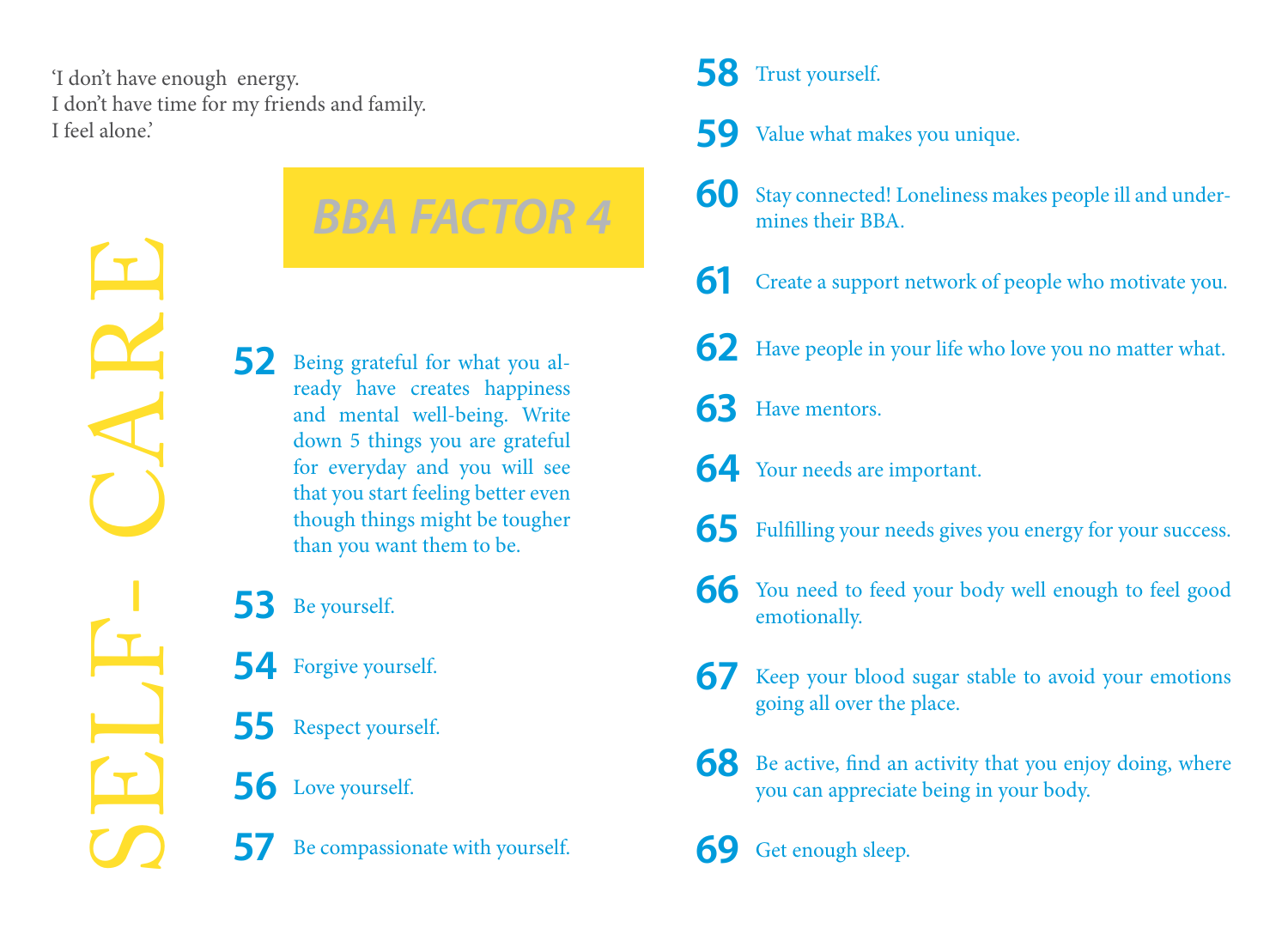'I seem to have lost focus, I just 'fre-fght'. I struggle with procrastination and getting things done. I just react to the problems that occur.'

## SKILLS *BBA fActor 5*

- 70 Become an excellent problem solver.
- $71$  Learn the different steps of problem solving and practice and revise them regularly.
- 72 It does take discipline to succeed.
- 73 You can learn discipline.
- 74 Overcoming procrastination: do what you want to avoid the most frst thing. Don't think about whether or not you want to do it. Think only about what you will get because of doing it. AND DO IT!
- 75 Know that without showing up and taking action your dreams will stay dreams.
- 76 Create good habits.
- 77 Know which times of the day you can tackle challenging tasks best.
- 78 Being able to delay instant gratifcation is a crucial ingredient for discipline and success.
- 79 Be kind to yourself. Beating yourself up won't get things done but deplete your energy.
- 80 Have a clear and attractive goal in mind when you need to put in the discipline to achieve what you desire.
- $81$  Set your goals in your stretch zone (i.e. it scares you a bit but also excites you).
- 82 Write down what it is that you want to do as if it has already happened. Describe how you now feel and what you are thinking; re-read it until you feel more confdent.
- 83 Take actions to reach your goals now.
- 84 Put a date on the goals and actions.
- 85 Your goals need to be aligned with your values and beliefs otherwise there is a risk that you experience unconscious interference.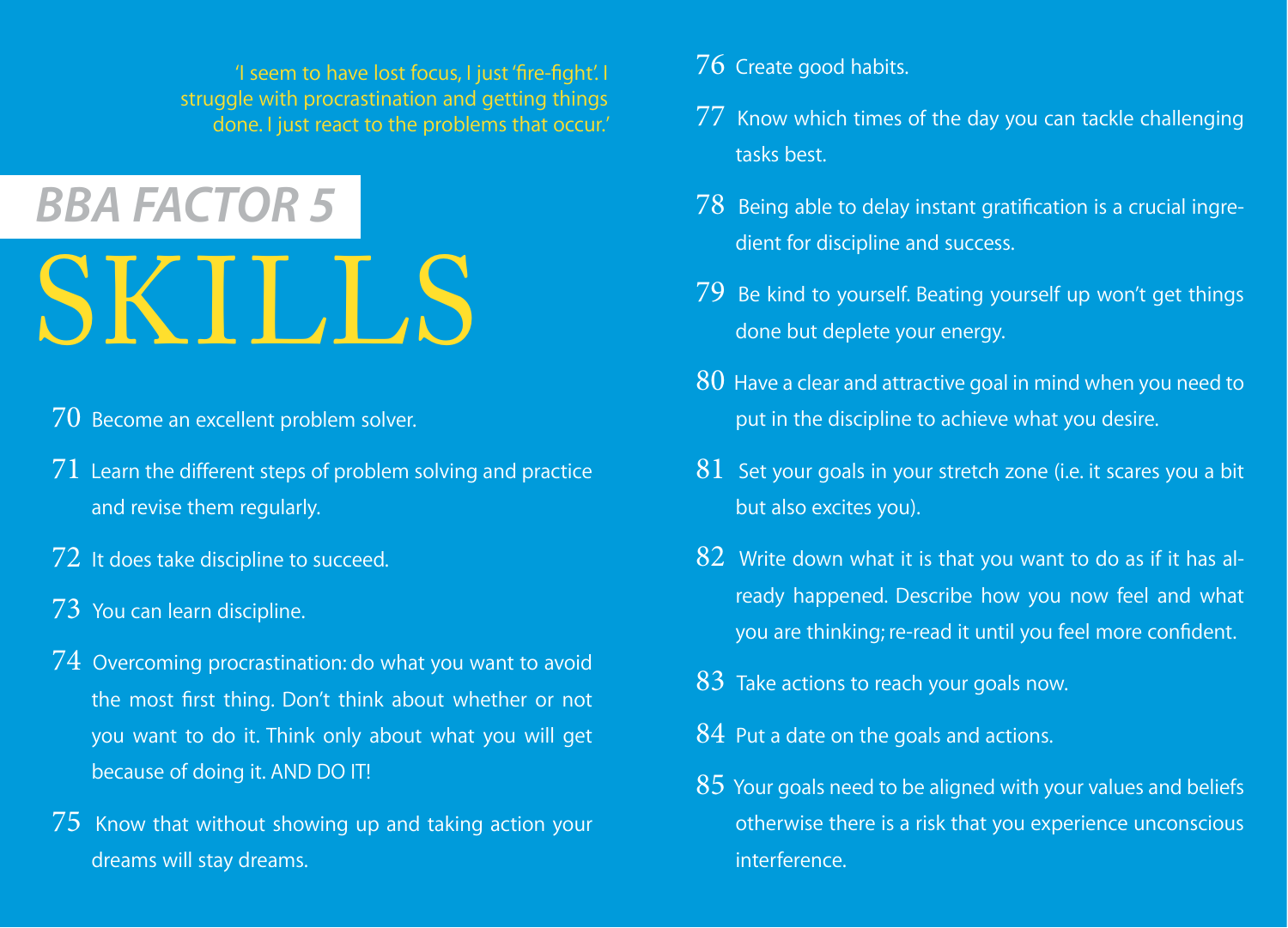- 86 Follow through otherwise you undermine your self-confdence.
- 87 Review your goals regularly. How are you doing reaching them? Are they still what you want? Do you need any further support reaching them?
- 88 If you seem not to be able to muster the energy to reach a certain goal, ask yourself: Whose goal is it? Is it truly mine?
- 89 Develop some kind of check-list or system to know when you need to let go of something.
- 90 Letting go can be very painful, please be kind to yourself.
- 91 Letting go is not the same as failing. It is about learning. It is about a new beginning.
- 92 Ask yourself: What would you gain or lose by giving up?
- 93 Ask yourself: What would you gain or lose by persisting?
- 94 Learn to deal with conflict as soon as you become aware of it.
- 95 If you deal with it early it usually dissolves quickly and makes life better for everybody involved.

'I know my weaknesses very well and have been focused on fxing them but I don't achieve what I want.'

### *BBA fActor 6*

STRENGTHS

- **96** Know your own strengths. Get help to find out what they are if you are unsure.
- **97** Remember: yes you need to deal with weaknesses. But in order to get where you want to go you need to focus on what comes easily to you.
- **98** Know when and how to use your different strengths most effectively.
- **99** Knowing your strengths helps you to delegate effectively and to build up a supportive team around you.
- **100** Remember: You need to believe in yourself if you want to succeed.

## **101** The only person who can truly limit you is you!